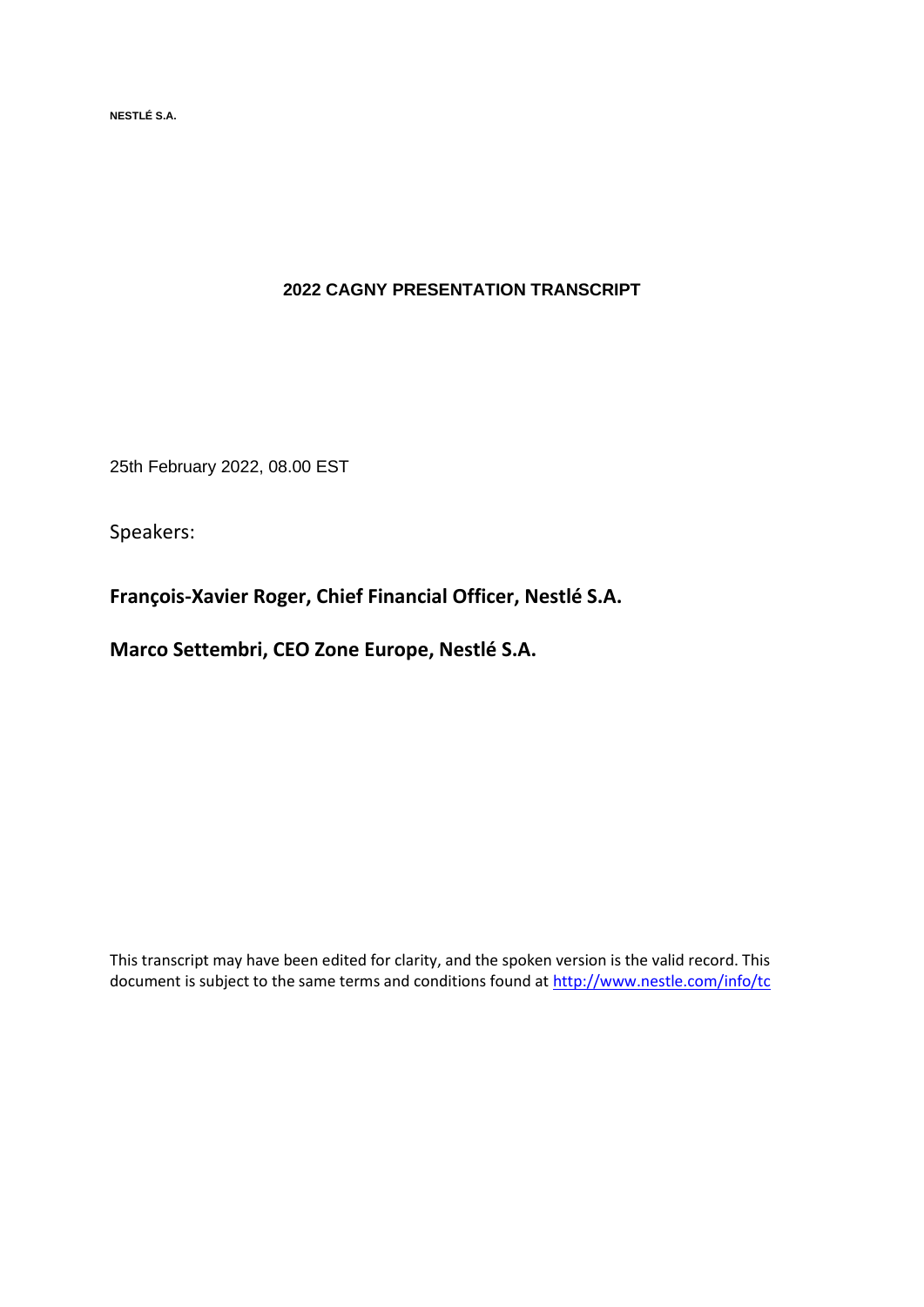# **Structurally gearing our portfolio for mid single-digit growth**

**François-Xavier Roger, Chief Financial Officer, Nestlé S.A.**

#### **Slide: Title slide**

Good morning everyone.

#### **Slide: Disclaimer**

I will take the disclaimer as read.

# **Slide: Our business is global, balanced and diversified**

During my presentation today I will explain how our portfolio is now structurally geared to deliver sustainable mid single-digit organic growth.

I will start with a summary of our business profile and our full-year 2021 results just as a reminder.

Nestlé is the largest Food and Beverage company in the world with annual sales of CHF 87.1 billion last year.

Our portfolio is well diversified in terms of geography, category and channel and our strategy is focused on product differentiation and innovation.

We have a unique geographic footprint, with sales in 186 countries. Marco will cover Zone Europe in more detail later.

We operate in attractive high-growth categories within the Food and Beverage industry, with leading market positions.

We are less labor and capital intensive than we were in 2015, with almost 20% less employees and 82 less factories, on slightly lower sales. We are also the largest investor in R&D in our industry, with annual spending of around CHF 1.7 billion.

# **Slide: Resilient financial results in 2021**

Let me now give a quick overview of the full-year 2021 highlights.

We delivered resilient financial results in the context of the pandemic and inflationary pressures.

Organic growth accelerated to 7.5%, supported by continued momentum in retail sales, steady recovery of out-of-home channels, increased pricing and market share gains.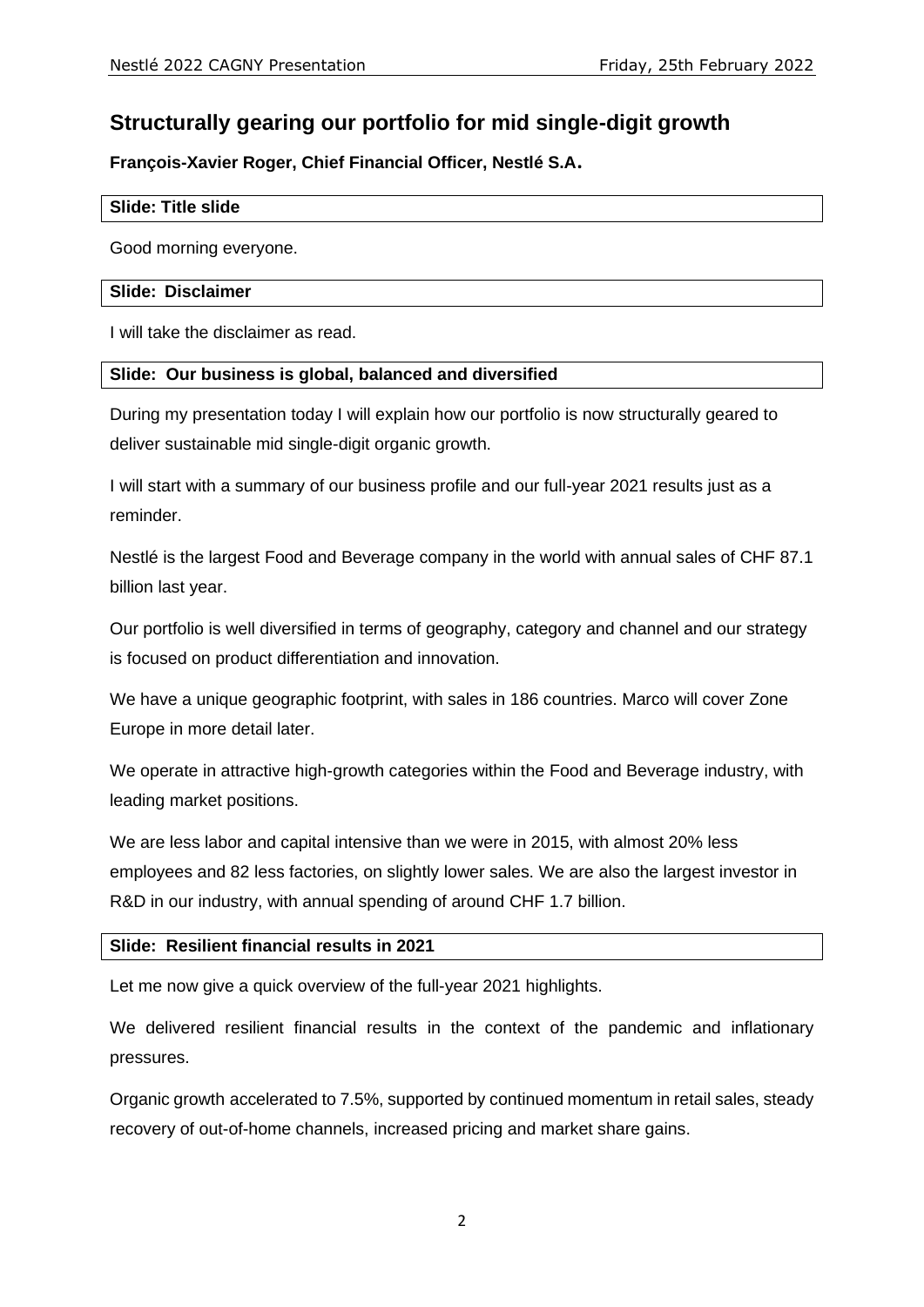The underlying trading operating profit margin decreased by 30 basis points to 17.4%, reflecting time delays between cost inflation and pricing actions.

Underlying earnings per share increased by 5.8% in constant currency. Sales growth was the main contributor to the increase.

Return on invested capital decreased slightly to 14.2% excluding the Wyeth business impairment.

Free cash flow was CHF 8.7 billion as we increased capex temporarily to support growth.

We returned CHF 13.9 billion to our shareholders through dividends and share buybacks. We also proposed a 27th consecutive increase of our dividend to CHF 2.80.

# **Slide: Portfolio geared for mid single-digit organic sales growth**

Over the last few years, we have done a lot of work to position our portfolio for sustainable mid single-digit growth.

Our organic growth has steadily increased since 2017, with an acceleration in 2021 to 7.5% partly due to higher demand in the context of the pandemic. While we would not expect growth to continue at such exceptional levels, we expect to deliver mid single-digit growth consistently going forward.

The key factors behind our transformation and market share gains have been investments in high growth categories and geographies, the acceleration of innovation and the stepping up of digitalization. In addition, we have made a number of important portfolio changes through acquisitions and divestitures, resulting in a more focused portfolio.

# **Slide: Playing in the fastest growing categories in Food and Beverage**

Within Food & Beverage, we operate in seven of the top ten fastest growing categories. We command leading positions in most of these categories, being the number one or number two player in five of the top ten.

This is the result of deliberate strategic choices over many years to focus on attractive highgrowth categories where we can continuously differentiate our offerings and where we have the ability to win.

# **Slide: Portfolio increasingly focused, premiumized and digital**

Our portfolio has evolved significantly over the last ten years and is now more focused on Food, Beverage and Nutritional health.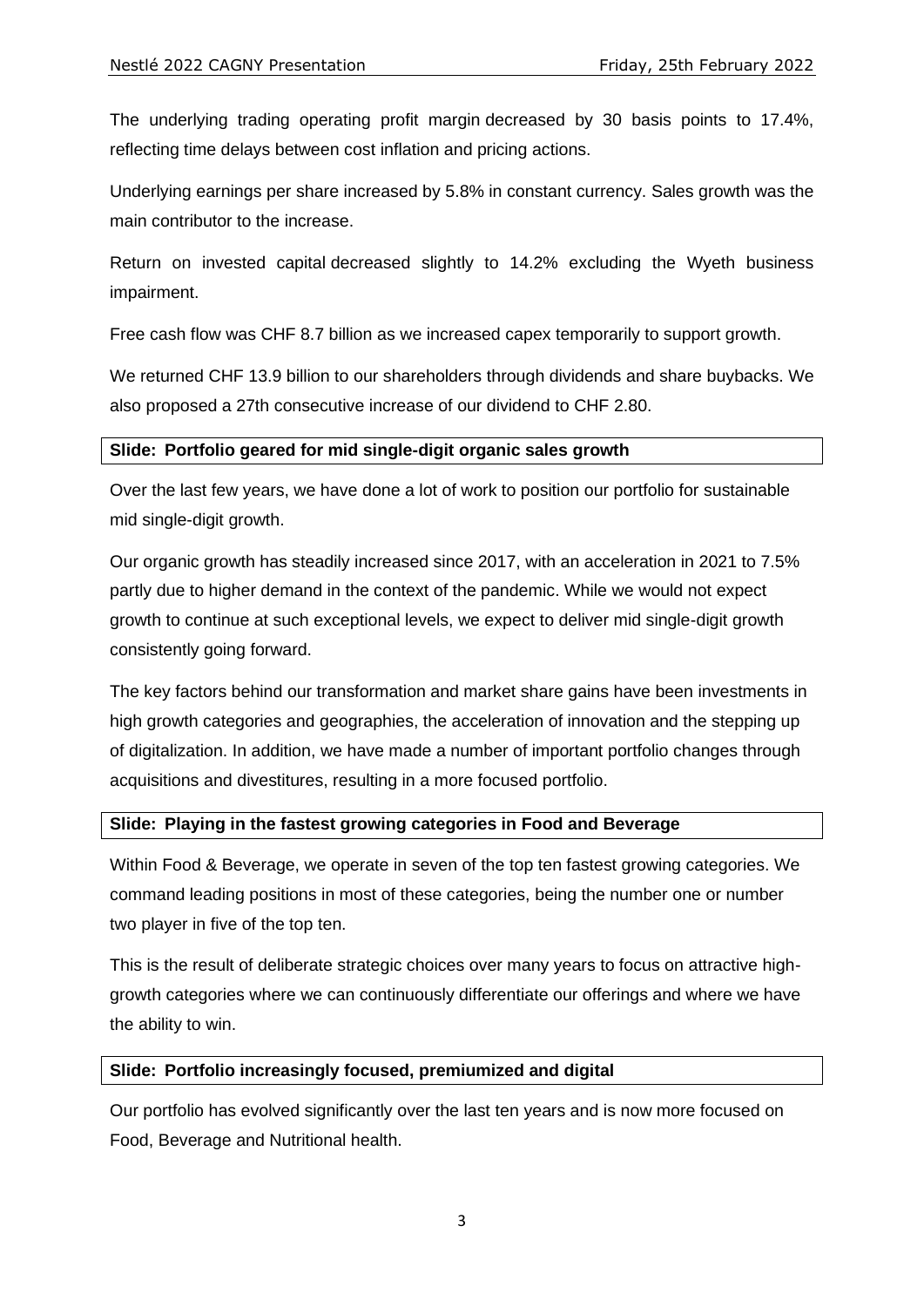Fast-growing categories such as Coffee, PetCare, Health Science and Plant-based now represent more than half of our sales compared to a third in 2012. These categories represent an even greater proportion of our underlying trading operating profit.

We have also significantly shifted our portfolio towards premium products, where we see faster growth, higher margins and better protection from commoditization. Today, premium products represent 35% of our sales versus 11% in 2012.

Our portfolio has also evolved by channel. Today, 14.3% of our sales are in e-commerce, almost five times more than in 2012.

This portfolio evolution has not happened only through M&A activity, but also through significant developments in our existing businesses from innovation to premiumization.

# **Slide: Outperforming in our largest categories and future growth platforms**

Our portfolio is well-positioned in our largest categories and in segments where we are sowing the seeds for future success.

In our two largest categories, PetCare and Coffee, Nestlé has grown faster than the market over the last five years and we have been gaining or holding market share in more than 70% of our business cells.

We are also investing to build platforms for the future, such as vitamins, minerals and supplements as well as meat alternatives where we have also been growing consistently faster than the market.

# **Slide: Increasing differentiation across categories, with market share gains**

Beyond our largest categories and future platforms, we have done a lot of work to strengthen our market positioning and increase differentiation across all of our categories.

We focus on value-added products in categories such as Confectionery, Infant nutrition, Food and Water. We have been shifting our portfolio away from commoditized offerings to focus on differentiation, through innovation as well as portfolio management.

We are applying our expertise in Nutrition, Health and Wellness to develop breakthrough nutritional solutions. For example, in 2021 we further enhanced our human milk oligosaccharides offering with the launch of an infant formula made with five types of HMOs. In our Dairy business in China, we continue to add new premium formulations to the Yiyang collection, including products to support mobility and immunity. Yiyang senior nutrition exceeded CHF 100 million of sales and has grown by a factor of thirteen over the past thirteen years.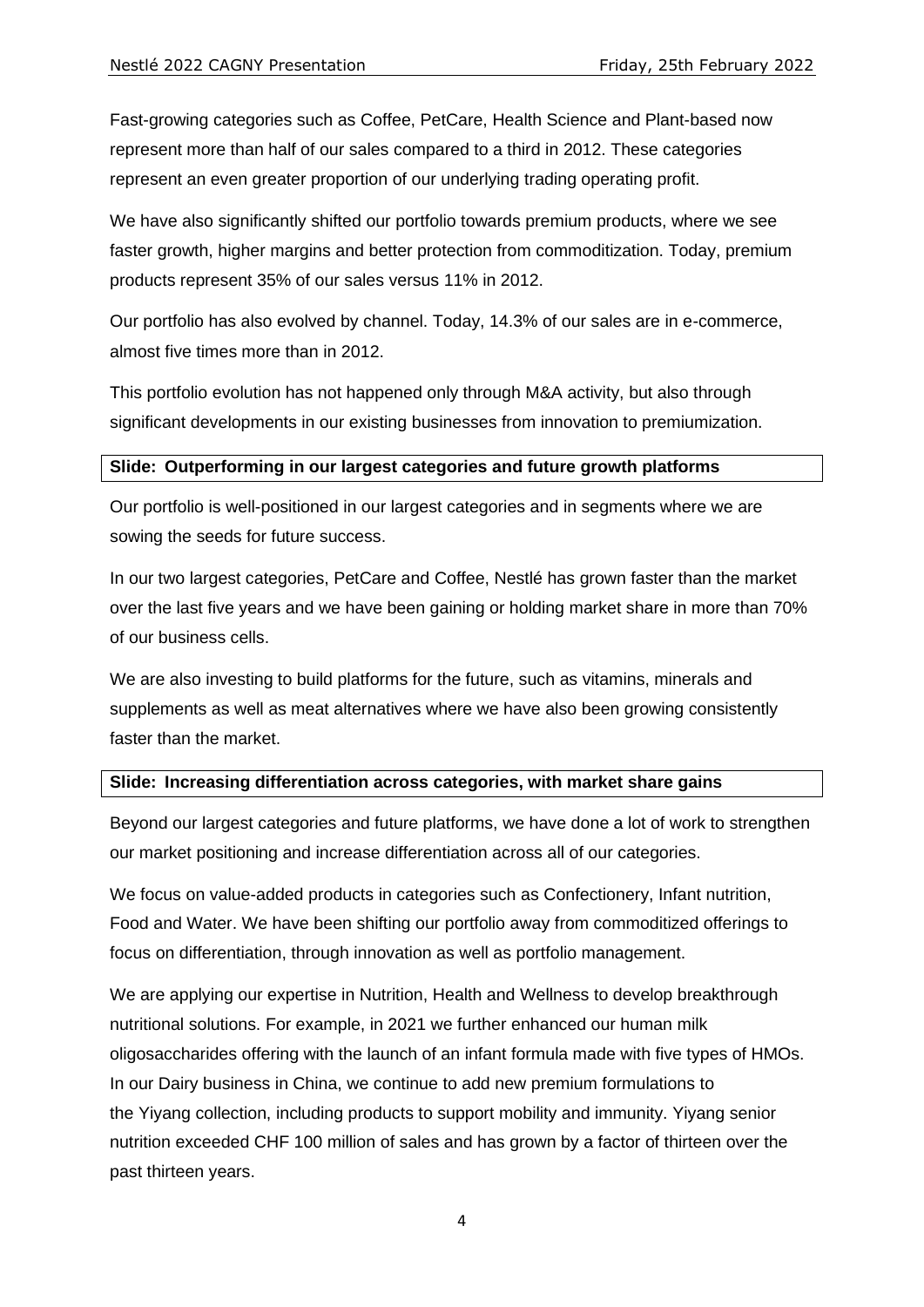Local relevance is also an important element of differentiation. We ensure products are tailored to local tastes and preferences. Our work to increase affordable offerings is a good example. To make good nutrition affordable and accessible, we adjust processes and recipes, use local raw materials and fortify products with locally relevant micronutrients.

As a result of our focus on differentiation and accelerated innovation, we have seen a step up in market share performance across our business. For the third year in a row, more than 60% of our business cells are gaining or holding share.

We have also been focusing on businesses where we have strong market positions. Today, we have around 80% of our sales where we are the market leader or close follower.

#### **Slide: Rapid innovation to better capture consumer trends**

As I mentioned, innovation has been a key driver of our organic growth acceleration and market share gains. There has been a major shift to the way we approach innovation at Nestlé.

We have significantly reduced the time to market to capture consumer trends faster. To translate science into products more quickly, we use enhanced prototyping capabilities in our R&D centres and we fund fast-track projects. In 2021, more than sixty fast-track projects resulted in launches in six to twelve months. We have also been increasing the number of multi-market launches with greater sales impact.

Innovation takes different shapes and form and we are focusing on the following key consumer trends:

Premiumization and offering new benefits to consumers.

Affordable offerings, particularly those that meet nutritional needs in emerging markets.

Plant-based, both in born-pure brands like Garden Gourmet, as well as more broadly across our portfolio with brands such as Stouffer's. We have around CHF 800 million of sales in plant-based food, with strong growth.

Sustainability, with a key focus on carbon reduction and sustainable packaging. We have several brands that achieved the carbon-neutral milestone in 2021, including Garden of Life. Other brands are expected to follow and become carbon neutral by the end of 2022 including Nespresso, Garden Gourmet and San Pellegrino.

Digitalization. As discussed at our recent investor seminar, data and technology are a key driver to accelerate growth. Sales in e-commerce grew by 15.1% in 2021, following a high base of comparison in 2020.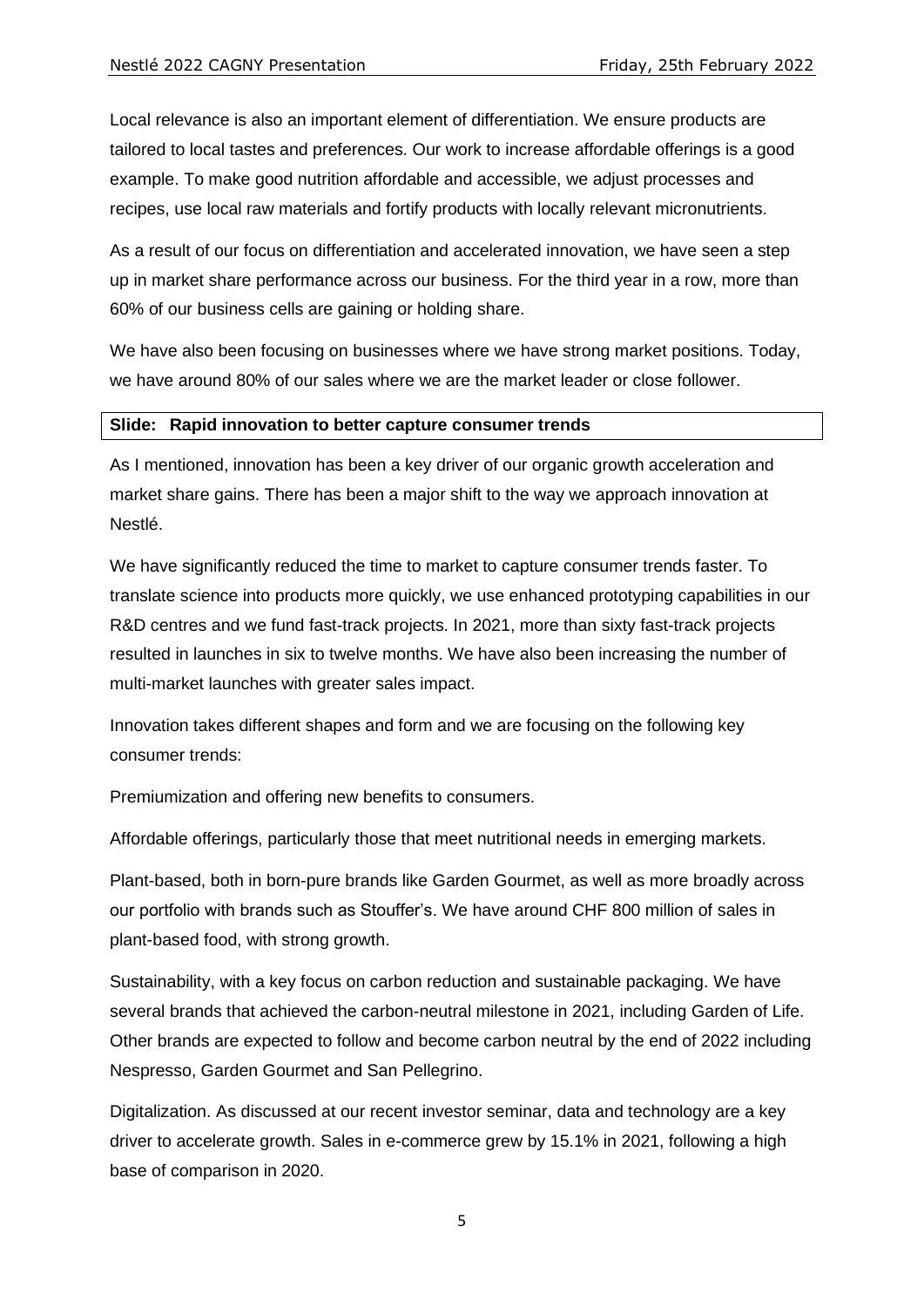# **Slide: Stepping up investments behind growth platforms**

We have been stepping up our investments to support growth opportunities.

In recent years, capex has been between 4 to 5% of sales.

In 2021, capex reached 5.8% of sales and we expect it to be in the 6 to 7% range in 2022, reflecting accelerated demand in some of our categories. In 2022, around two thirds of capex is expected to be allocated to PetCare and Coffee.

The level of capex should start to normalize from 2023 onwards.

#### **Slide: Combined with continuous prudent M&A activity**

Portfolio management has also played an important role in positioning our portfolio for growth, ensuring we focus on categories and geographies with attractive dynamics where Nestlé has an ability to win.

Over the last five years we have rotated around 20% of our portfolio, including buying and selling. There has been a steady stream of activity with more than eighty-five transactions.

Significant recent actions have included the transformation of our global water business, including the sale of mainstream waters brands in North America and the acquisition of Essentia in functional water. We also continued to build Nestlé Health Science into the leading global nutrition and health platform through targeted acquisitions, including core brands of the Bountiful Company in VMS and Nuun in functional hydration.

Overall, portfolio management has had a meaningful positive impact on our financial performance. Acquired businesses since 2017 generated sales of CHF 6.8 billion in 2021, growing on average by 18% and contributing 80 basis points to organic growth. Acquisitions and divestitures have also supported our margin expansion, contributing around 30% of our progress since 2017.

We continue to look for opportunities and are determined to remain disciplined to protect and increase our ROIC, as we have demonstrated over the last few years.

#### **Slide: Creating significant value for shareholders**

Through our actions we have been creating significant value for our shareholders.

We believe strongly in being dependable and have a practice of providing sustainable yearon-year dividend increases in Swiss francs, a currency that typically revalues against others.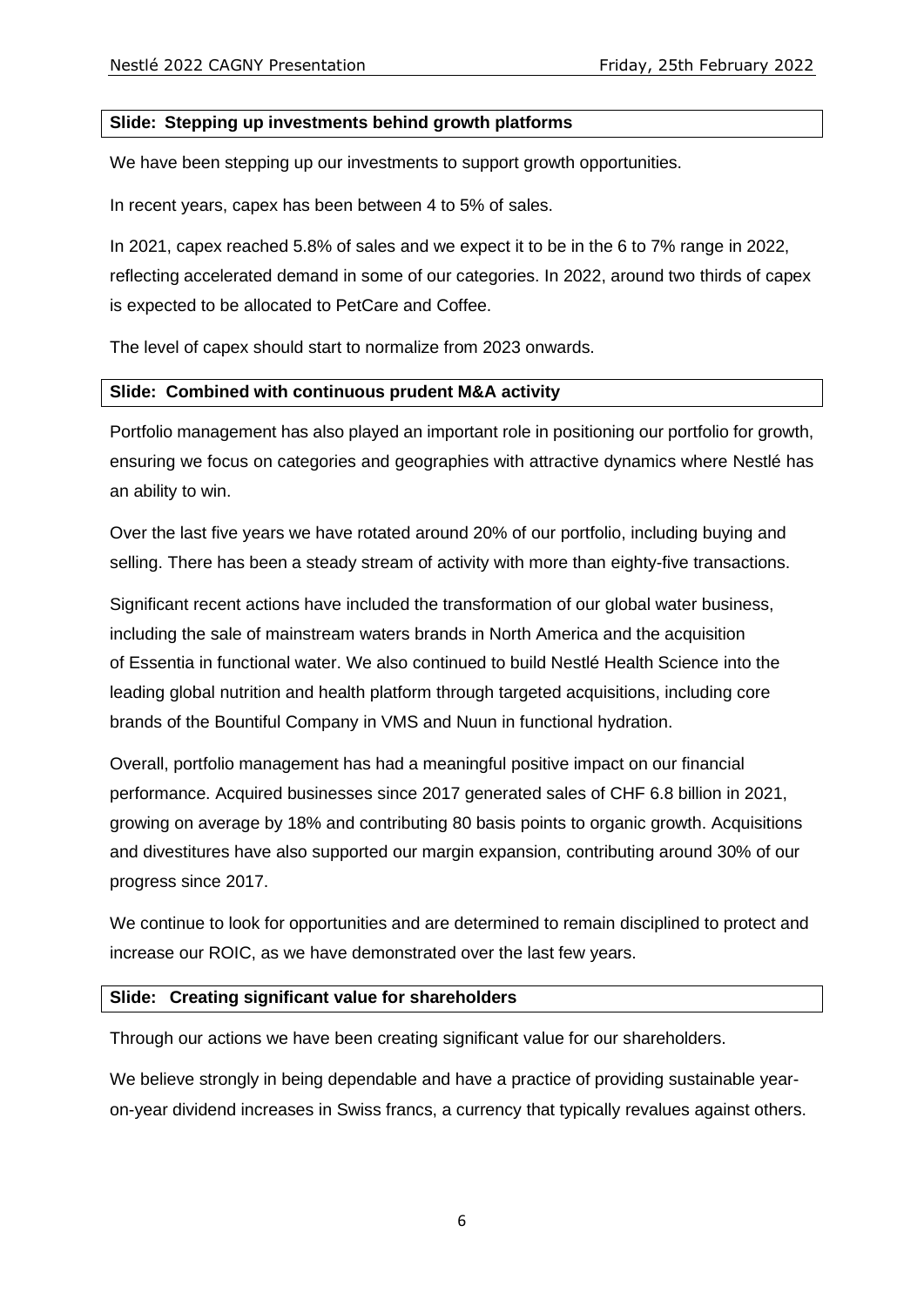In-line with our capital allocation priorities, we undertake share buybacks when we have excess cash. Our share buyback programs have reduced our share count by 40% since 2005. The average share buyback price over this period was around CHF 63 compared to a share price which is almost twice as high today.

Since 2005, the total cash returned to shareholders from dividends and share buybacks was CHF 182 billion.

Overall, we have delivered a strong total shareholder return over the last fifteen years with a compounded annual growth rate of 14%, significantly exceeding the STOXX Food and Beverage index at 10%.

#### **Slide: Our mid-term value creation model**

To summarize, we believe we have a portfolio that is now structurally geared to deliver sustainable mid-single digit organic growth.

We have achieved this through sharpening our focus on food, beverage and nutritional health, accelerating innovation and increasing differentiation across our portfolio.

Delivering mid single-digit growth forms part of our value creation model, which is based on having a balance between sustainable growth, profitability and capital efficiency.

Ultimately in the long-term, we will be successful by creating value for both society and our shareholders.

Thank you for listening and I will now hand over to Marco who will cover regenerative performance in Zone Europe.

# **Nestlé Zone Europe: Towards regenerative performance**

# **Marco Settembri, CEO Zone Europe, Nestlé S.A.**

# **Slide: Our business in Zone EMENA**

Thank you, François. Our business in Zone EMENA represents 24% of the group. With a workforce of less than 70 000 people we operate in all key Nestle categories, with significant share of Coffee, PetCare, Food and Confectionery in our portfolio.

Our iconic brands are Nescafé, Felix and KitKat, as well as NAN, San Pellegrino and Perrier and of course many others. We operate a manufacturing base of above 100 factories.

# **Slide: Transformed to be a more focused, competitive and agile organization**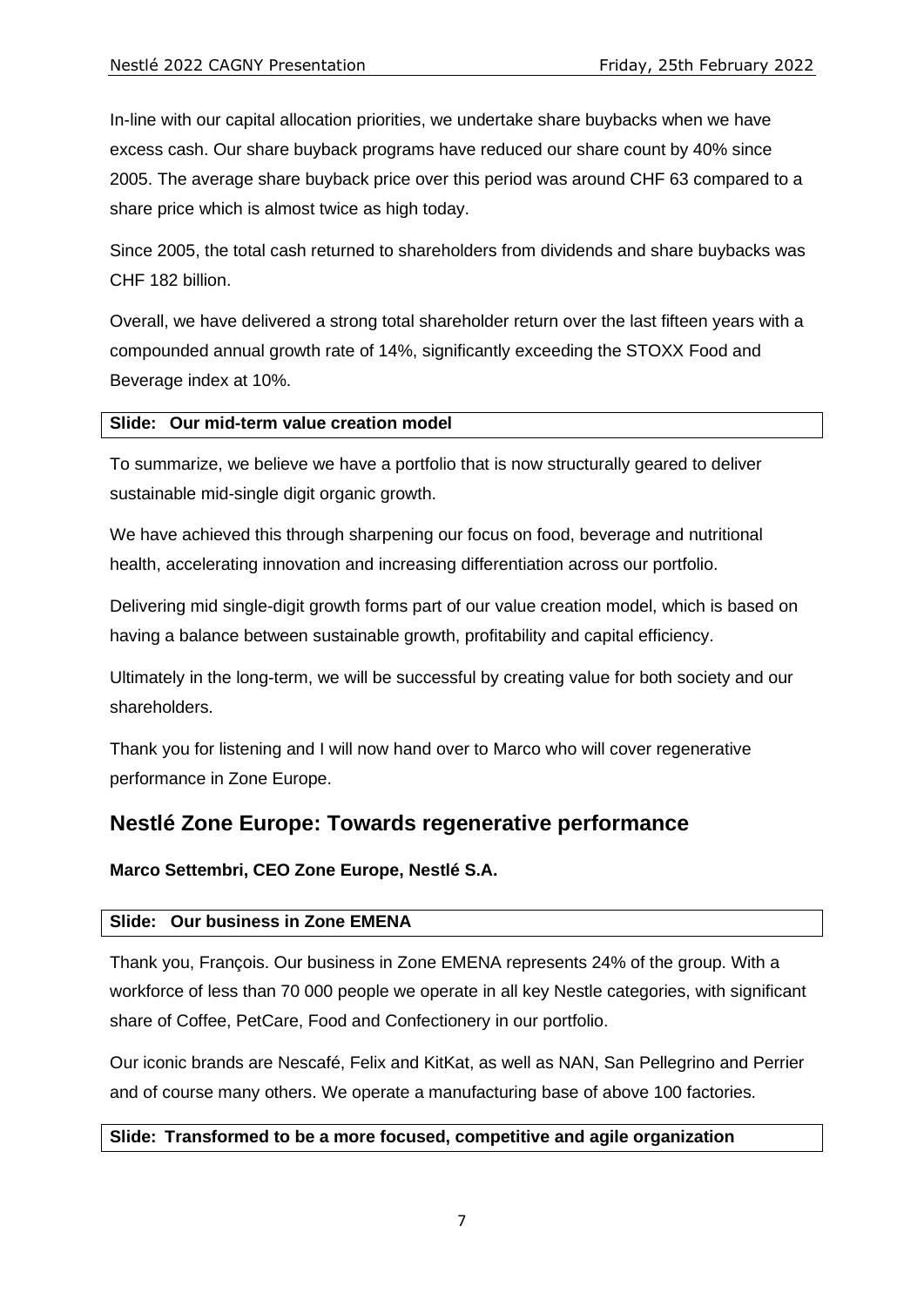Over the last few years we have undergone a significant transformation to become more focused, competitive and agile.

To strengthen our consumer-centricity and achieve an edge in category expertise, we have reshaped our organization with the establishment of seven categories with full P&L responsibility. This has enabled stronger portfolio management and resource optimization at a regional level. As markets remain the place where business is happening, we have evolved our ways of working to a true matrix, leveraging the most of expertise of both sides.

Some of the smaller countries in our region have been federated into bigger markets, achieving significant efficiency, while maintaining consumer and customer proximity.

This new organization, including above-market decision rights in operations has enabled strong efficiencies in the value chain, delivering over 600 million cost savings over the last four years.

# **Slide: Delivering strong operating performance**

Our model is proving itself through the improved operational results, delivering stronger growth, reduced structural costs and increased profitability and market share gains in most of our categories.

We have also enhanced our portfolio with new business models in the rapidly growing segments specifically in PetCare and Food, and also accelerated carbon neutrality achievements. We have passed our carbon peak in 2019 and have further reduced total CO2 footprint last year – with 0.9 million tons in CO2 reduction and 2.6 million tons CO2 removal.

We are fit and ready to start the next chapter of our growth, as of January this year in the scope of Zone Europe.

#### **Slide: Consumers more pro-active on environmental topics in Europe**

Consumers in Europe are demonstrating many of the same dynamics as in the rest of the world but are quite special in one important dimension – their stance on environmental and social agenda.

Already today, eco-active consumers, who are highly concerned about the environment and feel responsibility to behave more sustainably, represent a larger share of population in Europe, up to a half in Germany for instance. These consumers take more responsible behaviors personally, and the gap between "I wish" and "I do" on such behaviors is the smallest in Europe.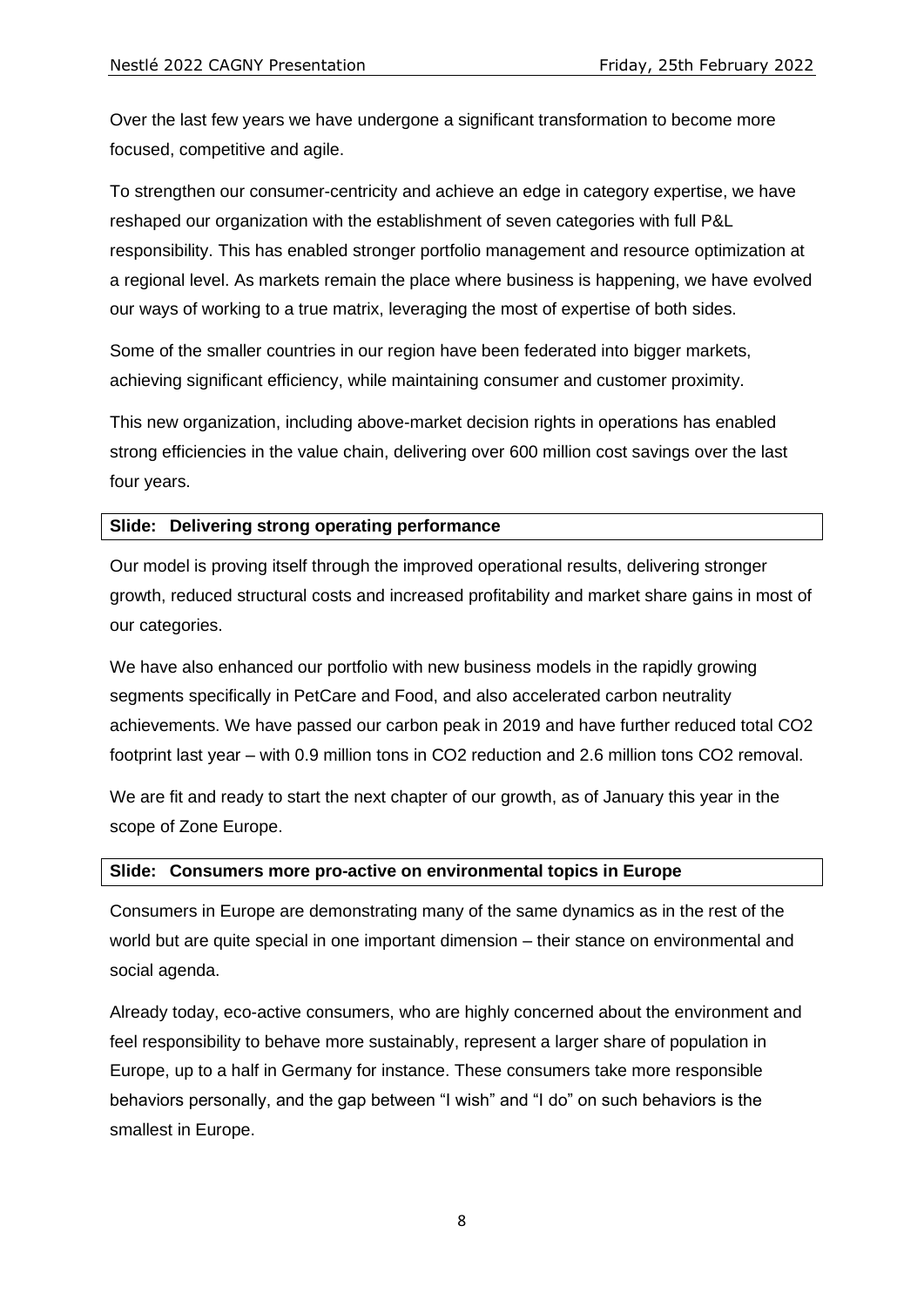This has strong implications for the brands, as those which succeed with eco-actives enjoy much faster growth rates. We also observe a large share of population choosing better impact brands vs. alternatives.

Much as personal active behavior is high, European consumers attribute responsibility for environment-related challenges almost equally to the business and the government.

#### **Slide: Europe stepping up regulation to become carbon neutral**

And the government is standing to these expectations. Europe has ambitioned to become the first climate neutral continent and is putting action and money to where the discussion is.

Already now European Union is spending 25% of its budget on climate and is accelerating its Green Deal agenda with strong legislation, with rewards and penalties on key environmental and social dimensions.

We are seeing legally-binding net zero targets for countries, and specifically in the Food and Beverage industry, introduction of eco-labelling, support to sustainable agriculture and strong efforts towards collection and recycling infrastructure with extended responsibility for brand owners.

#### **Slide: Towards regenerative performance**

Being in the middle of this dense external context evolution, but most importantly, fulfilling our company's purpose and regeneration promise, we are laying out our way forward towards regenerative performance.

For many years Nestlé has been strong in its sustainability journey. We realize however, that to move with required acceleration, we must integrate sustainability in each part of our business, on a daily basis and in all areas of decision making.

Going beyond strong financial performance of the business to fund sustainability investments, to a model in which delivering better impact on environment and society drives better business performance, and then in turn amplifies the positive impact we can deliver.

# **Slide: Evolving the Virtuous Circle, our operating model**

To move in the direction of regenerative performance we had to evolve our operating model, the engine of our business - the Virtuous Circle.

From investing in growth platforms, we will invest in growth for good. This includes innovation driving consumer relevance, brands with purpose to take the consumer with us towards more sustainable choices and behaviors, portfolio choices driving growth of less carbon-intensive businesses and sustainability investments to improve impact of our products.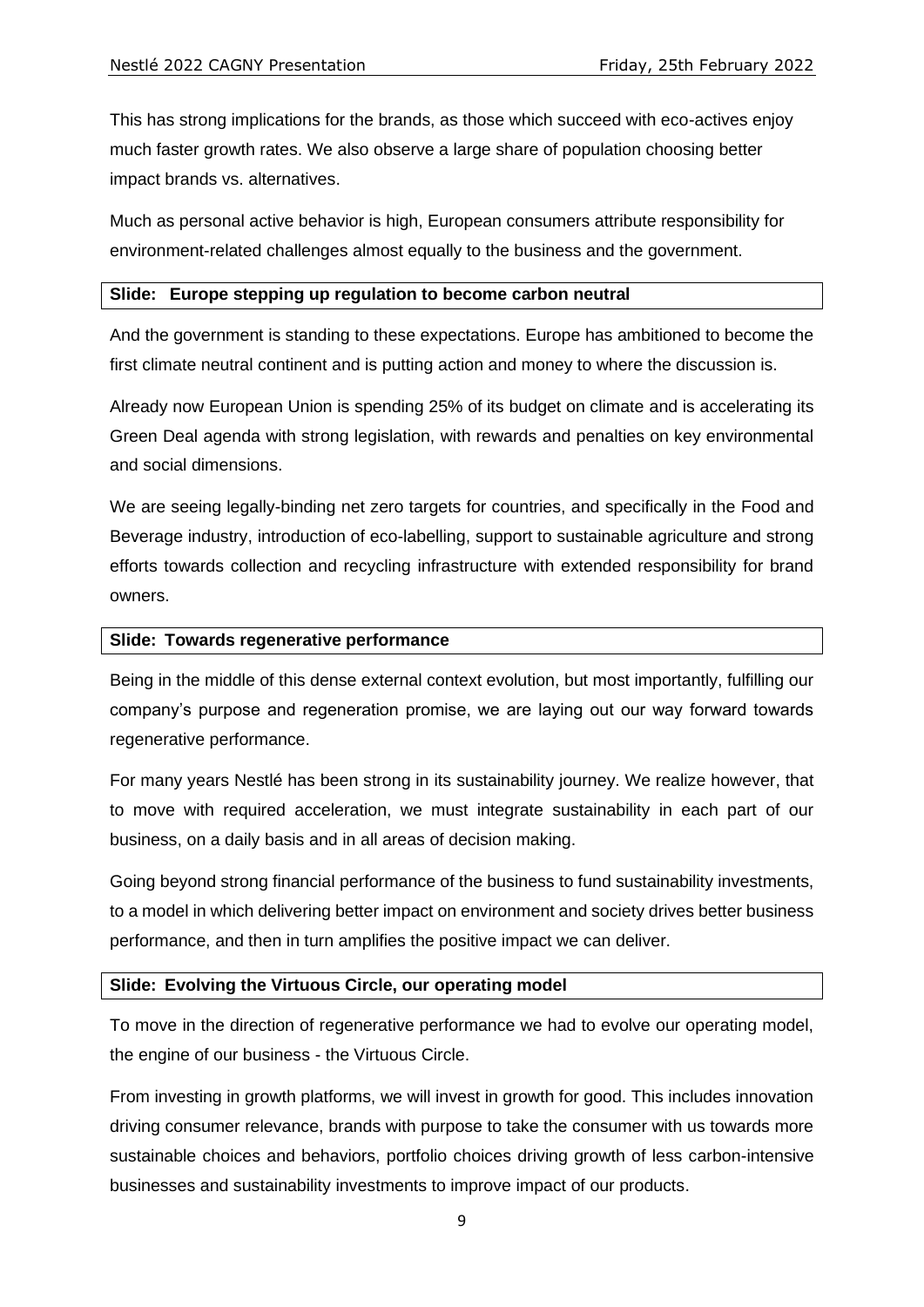From focusing directly on market share gains, we will target to grow trust with our consumers and customers, and importantly with external counterparts to advance those areas of change which are only collaboratively solvable. This will drive favorable consumer choice and lead to organic growth and share gains.

From successfully delivering profitable growth, we will target to grow total shared value, as return to all stakeholders – from moderate improvement of underlying TOP margin, to reduction of CO2 emissions and contributing to better diets.

To close the circle, remaining an independent commercial organization, we will strive to generate resources internally to enable our performance, through discipline in structural costs and via growth leverage – all as one team, categories, markets, and functions.

#### **Slide: A clear path to regenerative performance**

Our portfolio is a key element on the way to regenerative performance. Its evolution will take place along three areas: for all of our products we will work to reduce their environmental impact, through acceleration of sustainable sourcing, evolution of packaging, use of renewable energy and logistics.

While these efforts are part of our sustainability program globally, in Europe we have an accelerated roadmap for their completion. Transformation of our portfolio will also take place though prioritization, along our virtuous circle, of growth that has a better impact footprint, as well as entry and growth of born-pure products.

Along all these three areas, the fundamental effects of strong consumer relevance and differentiation remain at the core, as we stay in the business of delighting consumers. At the same time, in more and more categories, our sustainability performance will be an important choice driver for consumers and customers.

The next few slides are intended to show with a few examples what is already happening in our business. The first area illustrated with Coffee, second with Petcare and third with Plantbased food category.

# **Slide: Coffee category thrives on taste, pleasure and convenience**

Coffee is a fantastic category, enjoying a continued growth momentum and strong consumer involvement in Europe. Taste, pleasure and convenience are driving consumer choice, and albeit not much volume momentum, coffee being extremely well penetrated in Europe, Coffee continues its growth via premiumization.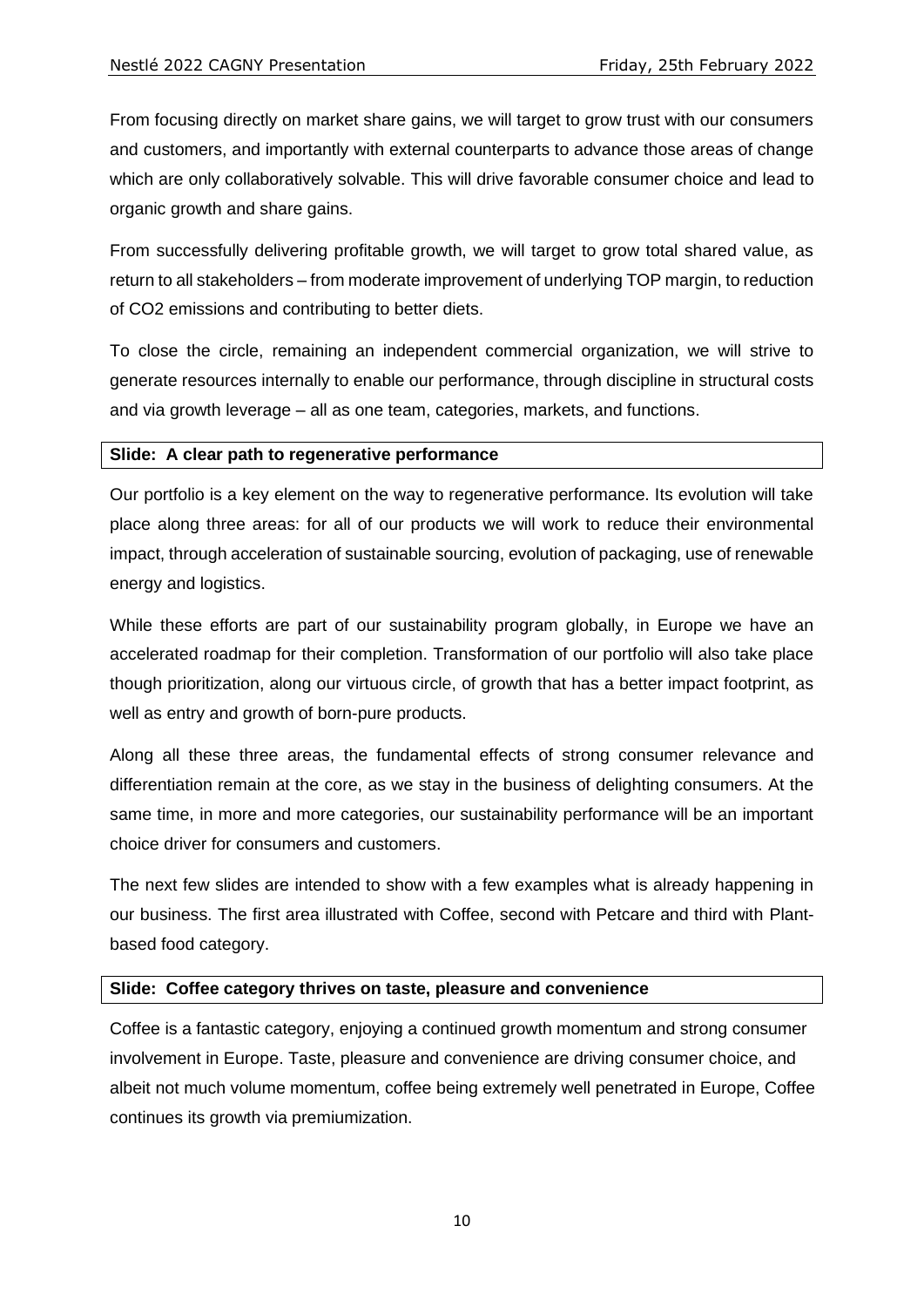Sustainability has certain awareness in this category but is only emerging as a differentiating factor for consumers. Behind this vibrant facade, the broader Coffee industry is facing challenges as packaging like everybody, green-coffee sourcing specifically and livelihoods of farmers. These are all issues that are only partially solved.

#### **Slide: Nestlé is building a regenerative future for coffee**

Nestlé has sustainability at the core when it comes to Coffee. As market leader, with strong innovation that drives category growth, mega brands which shape consumer's expectations and scaled and robust execution capabilities, we have taken the leading role to address these industry challenges and ensure long-term health for the category.

With many years of work behind us in this area, in 2022 we are 100% sustainably sourced and by the end of the year 100% of energy in our fourteen plants will be renewable. With major initiatives underway for recycling-ready packaging, regenerative agricultural practices for coffee and contribution to farmer's livelihoods we are building a regenerative future for Coffee and shaping consumer choices for positive impact with the strength of our brands and their communication.

#### **Slide: Driving growth of better impact products and services: PetCare**

As laid out in our virtuous circle of regenerative performance, making choices to drive growth of better impact products is a key element in our portfolio transformation.

This is a live example of Lily's Kitchen, a beautiful modern PetCare brand born in the UK. Already today, a certified B-Corp, Lily's Kitchen provides thousands of pet parents with 100% natural and healthy meals that enable family mealtimes with their furry friends. Lily's Kitchen has found a way to a millennial-skewing audience, catering to their humanized relationship with their pet, and delivering through an omnichannel presence, including a strong direct to consumer relationship. With strong capability complementarity in our Purina business, Lily's Kitchen has a large space ahead for growth.

# **Slide: Transforming our product portfolio: Plant-based**

Born-pure products will play an increasing role in the evolution of our portfolio, and plantbased is a great example of our progress.

In Europe, plant-based segment continues to enjoy strong double-digit growth, driven by solid underlying consumer pull with increasing penetration and a high willingness to try among total population. With consumers who retain plant-based products in their diets, we observe a doubling of purchase frequency with each next year, a strong indication of future category growth.